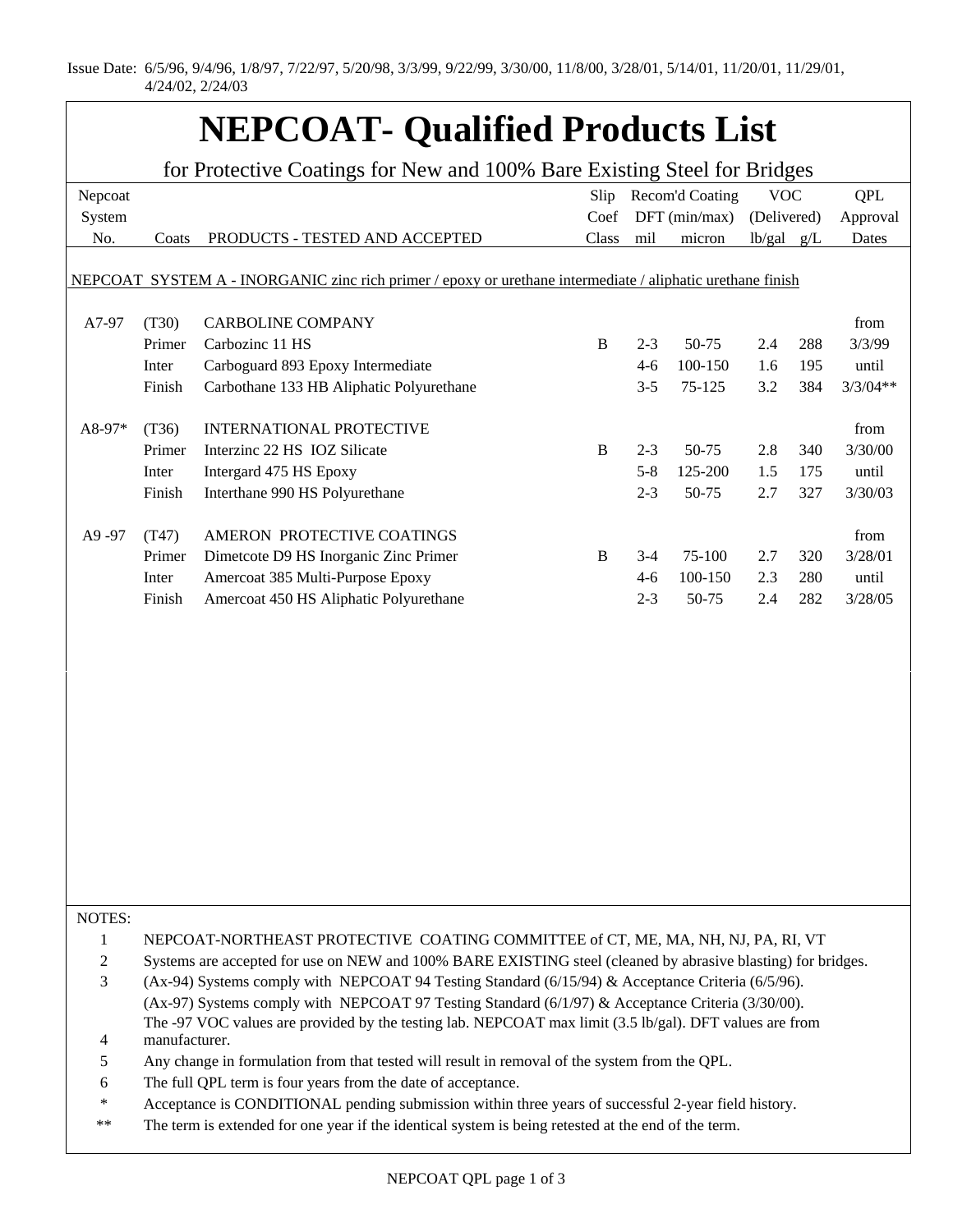Issue Date: 6/5/96, 9/4/96, 1/8/97, 7/22/97, 5/20/98, 3/3/99, 9/22/99, 3/30/00, 11/8/00, 3/28/01, 5/14/01, 11/20/01, 11/29/01, 4/24/02, 2/24/03

## **NEPCOAT- Qualified Products List**

| for Protective Coatings for New and 100% Bare Existing Steel for Bridges                                 |                                                                                                              |                                                                                                         |              |                 |         |                |     |             |  |  |  |  |  |
|----------------------------------------------------------------------------------------------------------|--------------------------------------------------------------------------------------------------------------|---------------------------------------------------------------------------------------------------------|--------------|-----------------|---------|----------------|-----|-------------|--|--|--|--|--|
| Nepcoat                                                                                                  |                                                                                                              |                                                                                                         | Slip         | Recom'd Coating |         | <b>VOC</b>     |     | <b>QPL</b>  |  |  |  |  |  |
| System                                                                                                   |                                                                                                              |                                                                                                         | Coef         | DFT (min/max)   |         | (Delivered)    |     | Approval    |  |  |  |  |  |
| No.                                                                                                      | Coats                                                                                                        | PRODUCTS - TESTED AND ACCEPTED                                                                          | Class        | mil             | micron  | $lb/gal$ $g/L$ |     | Dates       |  |  |  |  |  |
|                                                                                                          |                                                                                                              |                                                                                                         |              |                 |         |                |     |             |  |  |  |  |  |
| NEPCOAT SYSTEM B - ORGANIC zinc rich primer / epoxy or urethane intermediate / aliphatic urethane finish |                                                                                                              |                                                                                                         |              |                 |         |                |     |             |  |  |  |  |  |
|                                                                                                          |                                                                                                              |                                                                                                         |              |                 |         |                |     |             |  |  |  |  |  |
| <b>B7-97</b>                                                                                             | (T31)                                                                                                        | <b>CARBOLINE COMPANY</b>                                                                                |              |                 |         |                |     | from        |  |  |  |  |  |
|                                                                                                          | Primer                                                                                                       | Carbozinc 859 Zinc Rich Epoxy Primer                                                                    | $\bf{B}$     | $3 - 5$         | 75-125  | 2.7            | 325 | 2/18/99     |  |  |  |  |  |
|                                                                                                          | Inter                                                                                                        | Carboguard 888 Epoxy Intermediate                                                                       |              | $3 - 5$         | 75-125  | 2.8            | 330 | until       |  |  |  |  |  |
|                                                                                                          | Finish                                                                                                       | Carbothane 133 HB Aliphatic Polyurethane                                                                |              | $3 - 5$         | 75-125  | 3.2            | 384 | $2/18/04**$ |  |  |  |  |  |
|                                                                                                          |                                                                                                              |                                                                                                         |              |                 |         |                |     |             |  |  |  |  |  |
| B8-97*                                                                                                   | (T42)                                                                                                        | XYMAX COATINGS                                                                                          |              |                 |         |                |     | from        |  |  |  |  |  |
|                                                                                                          | Primer                                                                                                       | MonoZinc ME III Moisture Cure Primer                                                                    | $\, {\bf B}$ | $3 - 4$         | 75-100  | 3.0            | 360 | 3/28/01     |  |  |  |  |  |
|                                                                                                          | Inter                                                                                                        | MonoFerro PUR Moisture Cure                                                                             |              | $3 - 4$         | 75-100  | 1.4            | 170 | until       |  |  |  |  |  |
|                                                                                                          | Finish                                                                                                       | <b>Bridge Finish</b>                                                                                    |              | $2 - 3$         | 50-75   | 3.0            | 362 | 3/28/04     |  |  |  |  |  |
|                                                                                                          |                                                                                                              |                                                                                                         |              |                 |         |                |     |             |  |  |  |  |  |
| B9-97*                                                                                                   | (T45)                                                                                                        | <b>SHERWIN WILLIAMS</b>                                                                                 |              |                 |         |                |     | from        |  |  |  |  |  |
|                                                                                                          | Primer                                                                                                       | Zinc Clad III HS                                                                                        | $\bf{B}$     | $3 - 5$         | 75-125  | 2.8            | 330 | 3/28/01     |  |  |  |  |  |
|                                                                                                          | Inter                                                                                                        | Macropoxy 646                                                                                           |              | $5-10$          | 125-250 | 1.9            | 230 | until       |  |  |  |  |  |
|                                                                                                          | Finish                                                                                                       | Acrolon 218 Acrylic                                                                                     |              | $3-6$           | 75-150  | 3.3            | 400 | 3/28/04     |  |  |  |  |  |
|                                                                                                          |                                                                                                              |                                                                                                         |              |                 |         |                |     |             |  |  |  |  |  |
| B10-97*                                                                                                  | (T49)                                                                                                        | M.A.B. INDUSTRIAL COATINGS                                                                              |              |                 |         |                |     | from        |  |  |  |  |  |
|                                                                                                          | Primer                                                                                                       | Ply-Tile Epoxy Organic Zinc Primer                                                                      | $\mathbf{A}$ | $2.5 - 3.5$     | 63-88   | 3.5            | 420 | 3/28/01     |  |  |  |  |  |
|                                                                                                          | Inter                                                                                                        | Ply-Mastic Epoxy                                                                                        |              | $5 - 7$         | 125-175 | 1.3            | 150 | until       |  |  |  |  |  |
|                                                                                                          | Finish                                                                                                       | Ply-Thane 890 HS                                                                                        |              | $2 - 6$         | 50-150  | 2.6            | 310 | 3/28/04     |  |  |  |  |  |
|                                                                                                          |                                                                                                              |                                                                                                         |              |                 |         |                |     |             |  |  |  |  |  |
|                                                                                                          |                                                                                                              |                                                                                                         |              |                 |         |                |     |             |  |  |  |  |  |
|                                                                                                          |                                                                                                              |                                                                                                         |              |                 |         |                |     |             |  |  |  |  |  |
|                                                                                                          |                                                                                                              |                                                                                                         |              |                 |         |                |     |             |  |  |  |  |  |
|                                                                                                          |                                                                                                              |                                                                                                         |              |                 |         |                |     |             |  |  |  |  |  |
|                                                                                                          |                                                                                                              |                                                                                                         |              |                 |         |                |     |             |  |  |  |  |  |
|                                                                                                          |                                                                                                              |                                                                                                         |              |                 |         |                |     |             |  |  |  |  |  |
| NOTES:                                                                                                   |                                                                                                              |                                                                                                         |              |                 |         |                |     |             |  |  |  |  |  |
| $\mathbf{1}$                                                                                             |                                                                                                              | NEPCOAT-NORTHEAST PROTECTIVE COATING COMMITTEE of CT, ME, MA, NH, NJ, PA, RI, VT                        |              |                 |         |                |     |             |  |  |  |  |  |
| $\mathbf{2}$                                                                                             | Systems are accepted for use on NEW and 100% BARE EXISTING steel (cleaned by abrasive blasting) for bridges. |                                                                                                         |              |                 |         |                |     |             |  |  |  |  |  |
| 3                                                                                                        |                                                                                                              | (Bx-94) Systems comply with NEPCOAT 94 Testing Standard (6/15/94) & Acceptance Criteria (6/5/96).       |              |                 |         |                |     |             |  |  |  |  |  |
|                                                                                                          |                                                                                                              | (Bx-97) Systems comply with NEPCOAT 97 Testing Standard (6/1/97) & Acceptance Criteria (3/30/00).       |              |                 |         |                |     |             |  |  |  |  |  |
|                                                                                                          |                                                                                                              | The -97 VOC values are provided by the testing lab. NEPCOAT max limit (3.5 lb/gal). DFT values are from |              |                 |         |                |     |             |  |  |  |  |  |
| 4                                                                                                        | manufacturer.                                                                                                |                                                                                                         |              |                 |         |                |     |             |  |  |  |  |  |
| 5                                                                                                        | Any change in formulation from that tested will result in removal of the system from the QPL.                |                                                                                                         |              |                 |         |                |     |             |  |  |  |  |  |
| 6                                                                                                        | The full QPL term is four years from the date of acceptance.                                                 |                                                                                                         |              |                 |         |                |     |             |  |  |  |  |  |
| $\ast$                                                                                                   | Acceptance is CONDITIONAL pending submission within three years of successful 2-year field history.          |                                                                                                         |              |                 |         |                |     |             |  |  |  |  |  |